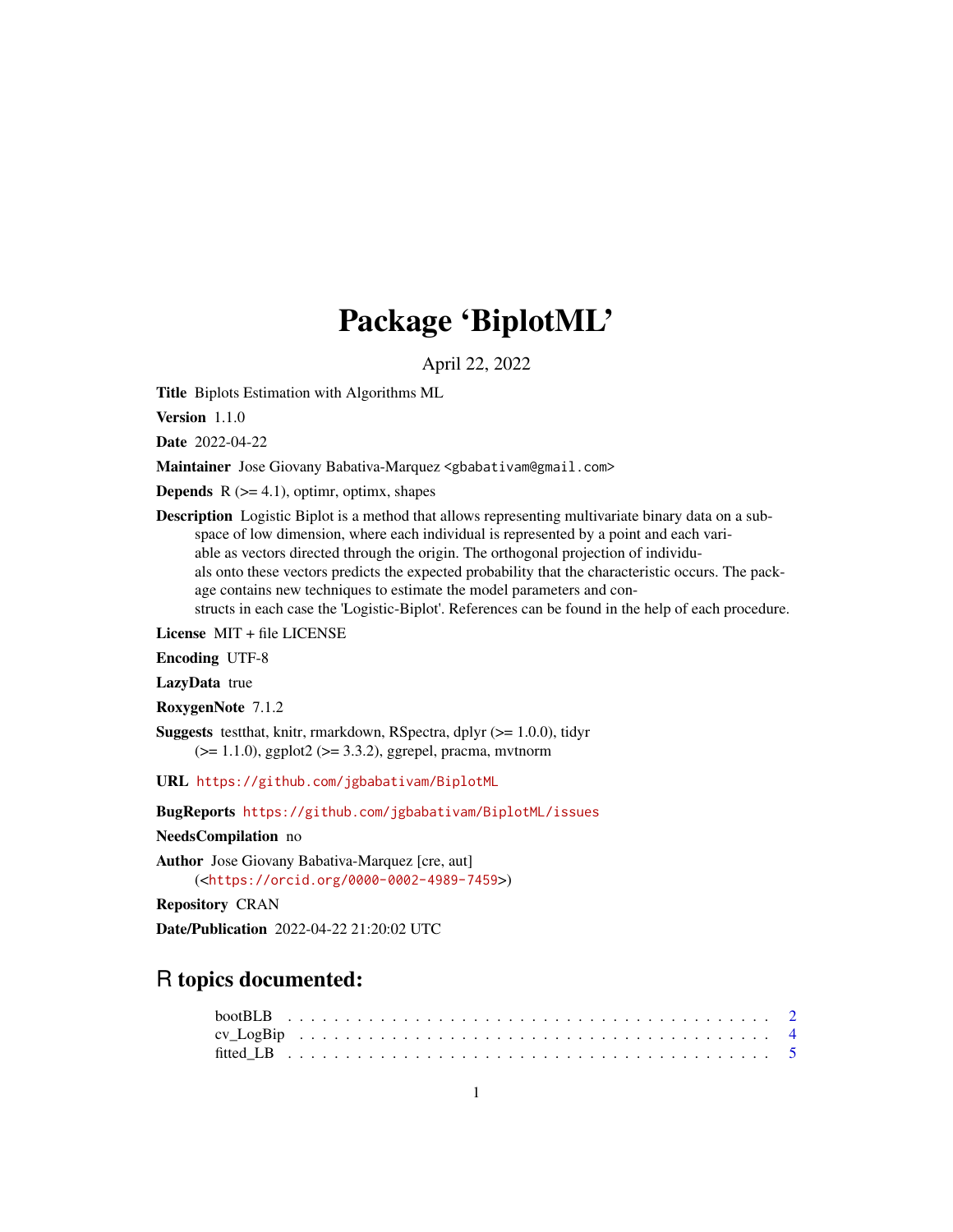#### <span id="page-1-0"></span>2 bootBLB

| Index |  |
|-------|--|
|       |  |
|       |  |
|       |  |
|       |  |
|       |  |
|       |  |
|       |  |
|       |  |
|       |  |

<span id="page-1-1"></span>bootBLB *Fitting a Binary Logistic Biplot using bootstrap methodology*

#### Description

This function estimates the vector  $\mu$ , matrix A and matrix B using the optimization algorithm chosen by the user and applies a bootstrap methodology to determine the confidence ellipses.

#### Usage

```
bootBLB(
 x,
 k = 2,L = 0,
 method = "CG",type = 1,
 plot = TRUE,
  sup = TRUE,ellipses = FALSE,
 maxit = NULL,resamples = 100,
  conf = 0.9,
  col.int = NULL\mathcal{L}
```
## Arguments

| $\mathsf{x}$ | Binary matrix.                                                                                                                       |
|--------------|--------------------------------------------------------------------------------------------------------------------------------------|
| k            | Dimensions number. By default $k = 2$ .                                                                                              |
| L            | Penalization parameter. By default $L = 0$ .                                                                                         |
| method       | Method to be used to estimate the parameters. By default method="CG"                                                                 |
| type         | For the conjugate-gradients method. Takes value 1 for the Fletcher–Reeves up-<br>date, 2 for Polak–Ribiere and 3 for Beale–Sorenson. |
| plot         | Plot the Bootstrap Logistic Biplot.                                                                                                  |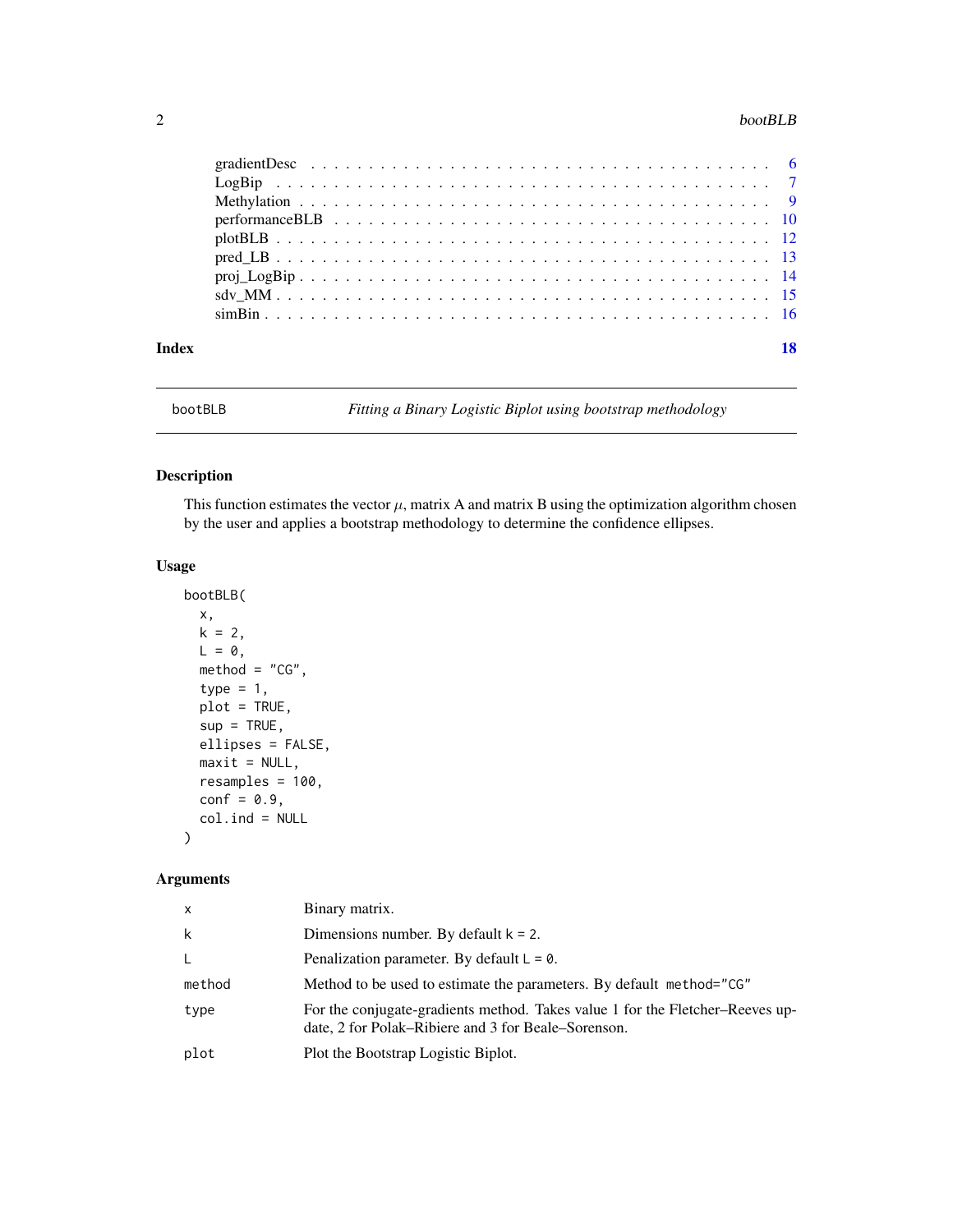#### <span id="page-2-0"></span>bootBLB 3

| sup       | Boolean, if TRUE, rows that are not selected in each resample are treated as<br>supplementary individuals. See details. |
|-----------|-------------------------------------------------------------------------------------------------------------------------|
| ellipses  | Draw confidence ellipses. By default is FALSE.                                                                          |
| maxit     | The maximum number of iterations. Defaults to 100 for the gradient methods,<br>and 500 without gradient.                |
| resamples | Number of iterations in the bootstrap process. By default 100.                                                          |
| conf      | Level confidence in the ellipses. By default conf=0.90                                                                  |
| col.ind   | Color for the rows.                                                                                                     |

#### Details

Fitting when sup=TRUE ... whereas sup=FALSE ...

#### Value

Coordenates of the matrix A and B in resamples and Biplot

#### Author(s)

Giovany Babativa <gbabativam@gmail.com>

#### References

John C. Nash (2011). Unifying Optimization Algorithms to Aid Software System Users:optimx for R. Journal of Statistical Software. 43(9). 1–14.

John C. Nash (2014). On Best Practice Optimization Methods in R. Journal of Statistical Software. 60(2). 1–14.

Milan, L., & Whittaker, J. (1995). Application of the parametric bootstrap to models that incorporate a singular value decomposition. Applied Statistics, 44, 31–49.

Vicente-Villardon, J.L. and Galindo, M. Purificacion (2006), *Multiple Correspondence Analysis and related Methods. Chapter: Logistic Biplots*. Chapman-Hall

#### See Also

[plotBLB](#page-11-1), performanceBLB

#### Examples

```
data("Methylation")
set.seed(02052020)
out.sup <- bootBLB(x = Methylation, ellipses = FALSE)
out \leq bootBLB(x = Methylation, sup = FALSE, ellipses = TRUE)
```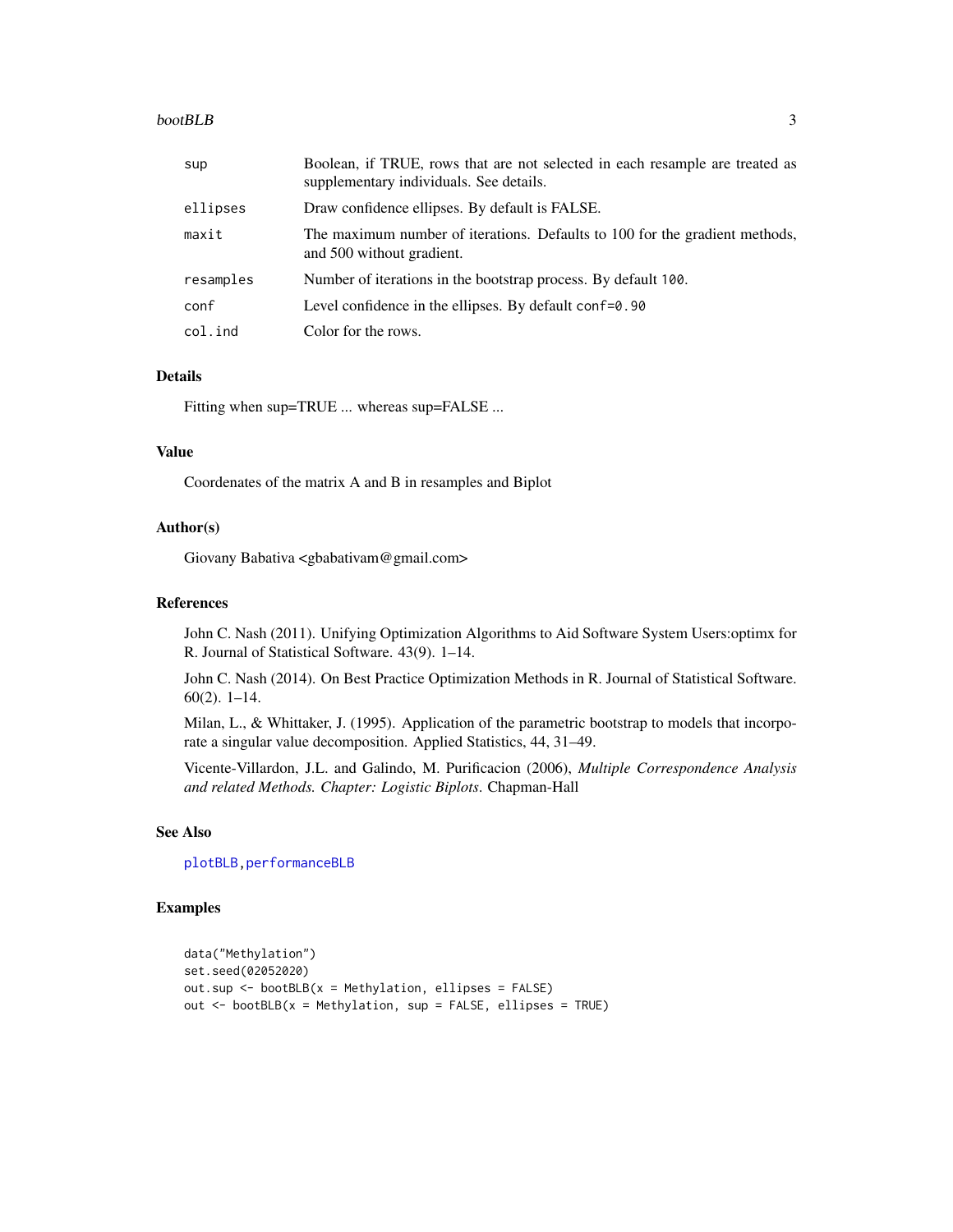<span id="page-3-1"></span><span id="page-3-0"></span>

#### Description

This function run cross-validation for logistic biplot

#### Usage

```
cv_LogBip(
 data,
 k = 0:5,
 K = 7,
 method = "MM",type = NULL,plot = TRUE,
 maxit = NULL)
```
#### Arguments

| data   | Binary matrix.                                                                                                                       |
|--------|--------------------------------------------------------------------------------------------------------------------------------------|
| k      | Dimensions to analyze. By default $k = 1:3$ .                                                                                        |
| K      | folds. By default $K = 7$ .                                                                                                          |
| method | Method to be used to estimate the parameters. By default method="MM"                                                                 |
| type   | For the conjugate-gradients method. Takes value 1 for the Fletcher–Reeves up-<br>date, 2 for Polak–Ribiere and 3 for Beale–Sorenson. |
| plot   | draw the graph. By default plot=TRUE                                                                                                 |
| maxit  | The maximum number of iterations. Defaults to 100 for the gradient methods,<br>and 2000 for MM algorithm.                            |

#### Value

Training error and generalization error for a logistic biplot model.

#### Author(s)

Giovany Babativa <gbabativam@gmail.com>

#### References

Bro R and Kjeldahl K and Smilde AK. (2008). Cross-validation of component models: a critical look at current methods. Analytical and bioanalytical chemistry. 390(5):1241-1251

Wold S. (1978). Cross-validatory estimation of the number of components in factor and principal components models. Technometrics. 20(4):397–405.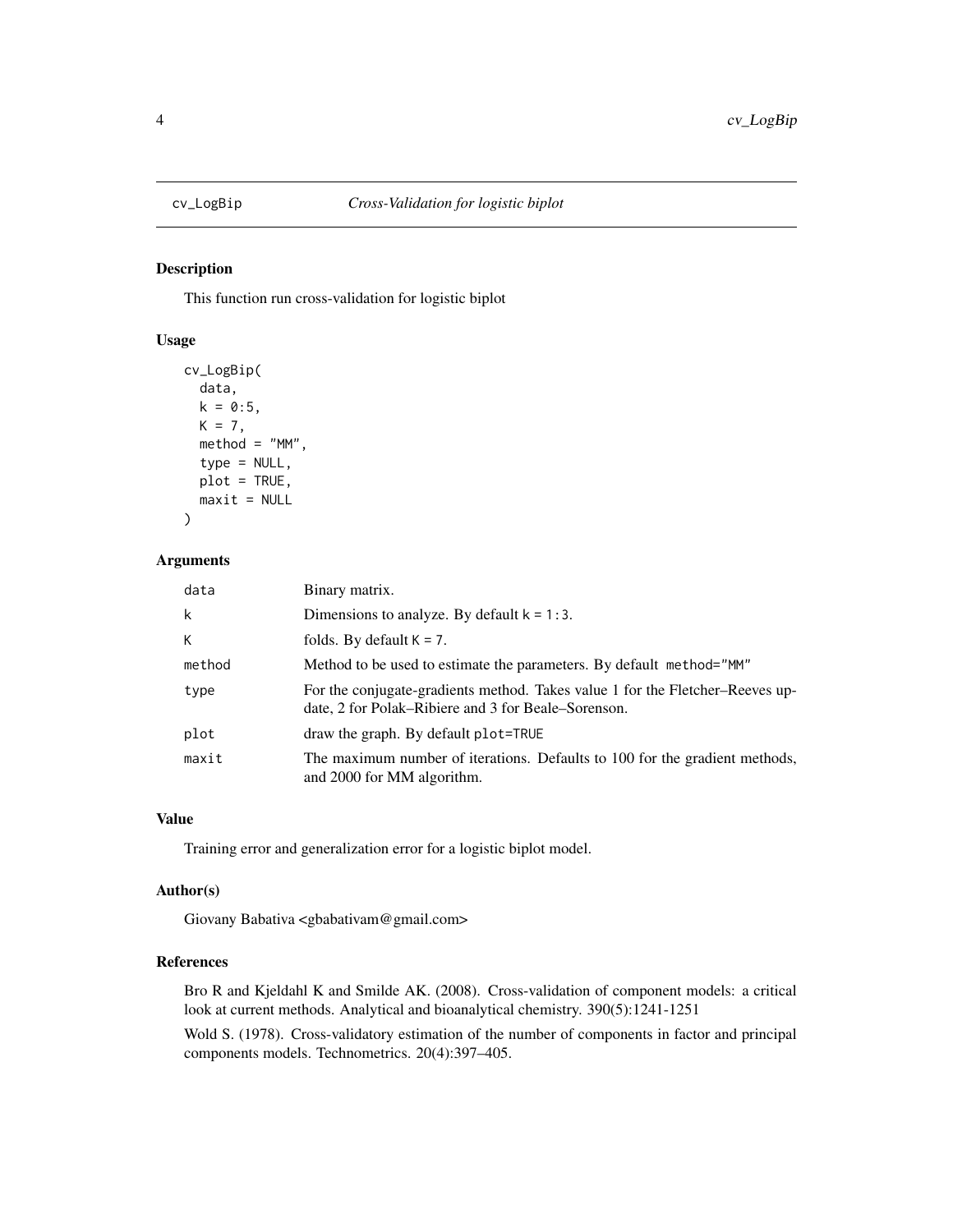#### <span id="page-4-0"></span>fitted\_LB 5

#### See Also

[LogBip](#page-6-1)[,pred\\_LB](#page-12-1)[,fitted\\_LB,](#page-4-1)[simBin](#page-15-1)

#### Examples

```
set.seed(1234)
x \le - \sin\frac{\pi}{n} = 100, p = 50, k = 3, D = 0.5, C = 20)
# cross-validation with coordinate descendent MM algorithm
cv_MM \leftarrow cv_LogBip(data = x*x, k=0:5, method = "MM", maxit = 1000)# cross-validation with CG Fletcher-Reeves algorithm
cv_CG \leq cv_LlogBip(data = x*x, k=0:5, method = "CG", type = 1)# cross-validation with projection data and block coordinate descending algorithm
cv_PB \leq cv_LlogBip(data = x*x, k=0:5, method = "PDLB", maxit = 1000)
```
#### <span id="page-4-1"></span>fitted\_LB *Fitted values using Logistic Biplot*

#### Description

Compute the predicted matrix or log-odds for a logistic biplot model

#### Usage

```
fitted_LB(object, type = c("link", "response"))
```
#### Arguments

| object | BiplotML object                                                                 |
|--------|---------------------------------------------------------------------------------|
| type   | the type of fitting required. type = "link" gives output on the logit scale and |
|        | $type = "response"$ gives output on the probability scale                       |

#### Value

This function returns the predicted matrix or the log-odds of a binary logistic biplot model.

#### Author(s)

Giovany Babativa <gbabativam@gmail.com>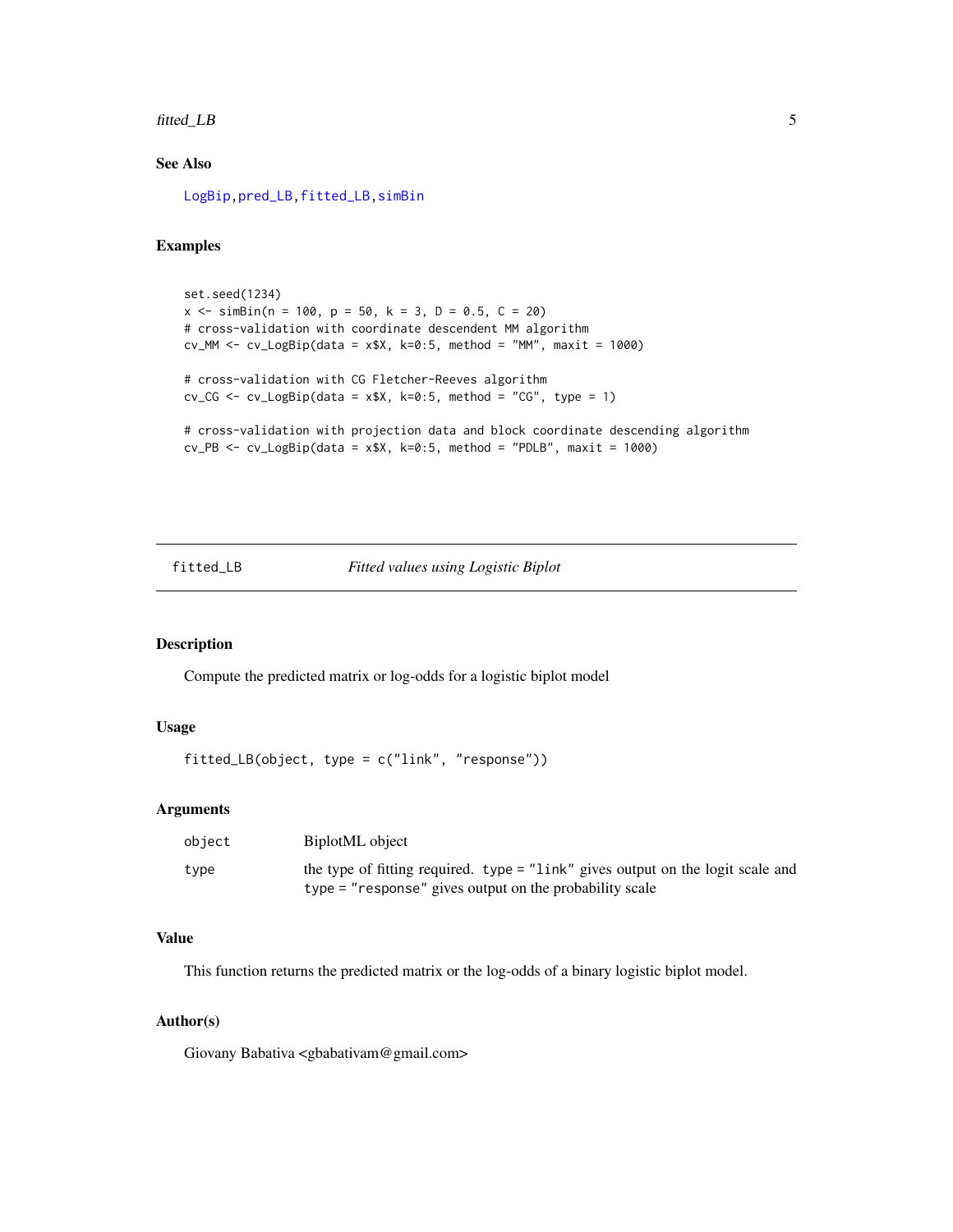#### Examples

```
data("Methylation")
LB <- LogBip(Methylation, plot = FALSE)
Theta <- fitted_LB(LB, type = "link")
Pi <- fitted_LB(LB, type = "response")
```
<span id="page-5-1"></span>

gradientDesc *Gradient function for Binary Logistic Biplot*

#### Description

This function computes the parameters of A and B in Binary Logistic Biplot under algorithm of Descendent Gradient.

#### Usage

```
gradientDesc(
 x,
 k = 2,rate = 0.001,
 converg = 0.001,
 max_iter,
 plot = FALSE,
  ...
)
```
#### Arguments

| $\mathsf{x}$              | Binary matrix.                                                                                                      |
|---------------------------|---------------------------------------------------------------------------------------------------------------------|
| k                         | Dimensions number. By default $k = 2$ .                                                                             |
| rate                      | The value of the rate of descent $\alpha$ in the algorithm of descending gradient. By<br>default $\alpha = 0.001$ . |
| converg                   | Tolerance limit to achieve convergence. By default converg $= 0.001$                                                |
| $max$ <sub>-</sub> $iter$ | Maximum iterations number.                                                                                          |
| plot                      | Plot the Logistic Biplot.                                                                                           |
| $\ddotsc$                 | other arguments                                                                                                     |

#### Details

We note that the Binary Logistic Biplot is defined as:

$$
logit(\pi_{ij}) = log\left(\frac{\pi_{ij}}{1 - \pi_{ij}}\right) = \mu_j + \sum_{s=1}^{k} b_{js} a_{is} = \mu_j + \mathbf{a_i^T b_j}
$$

<span id="page-5-0"></span>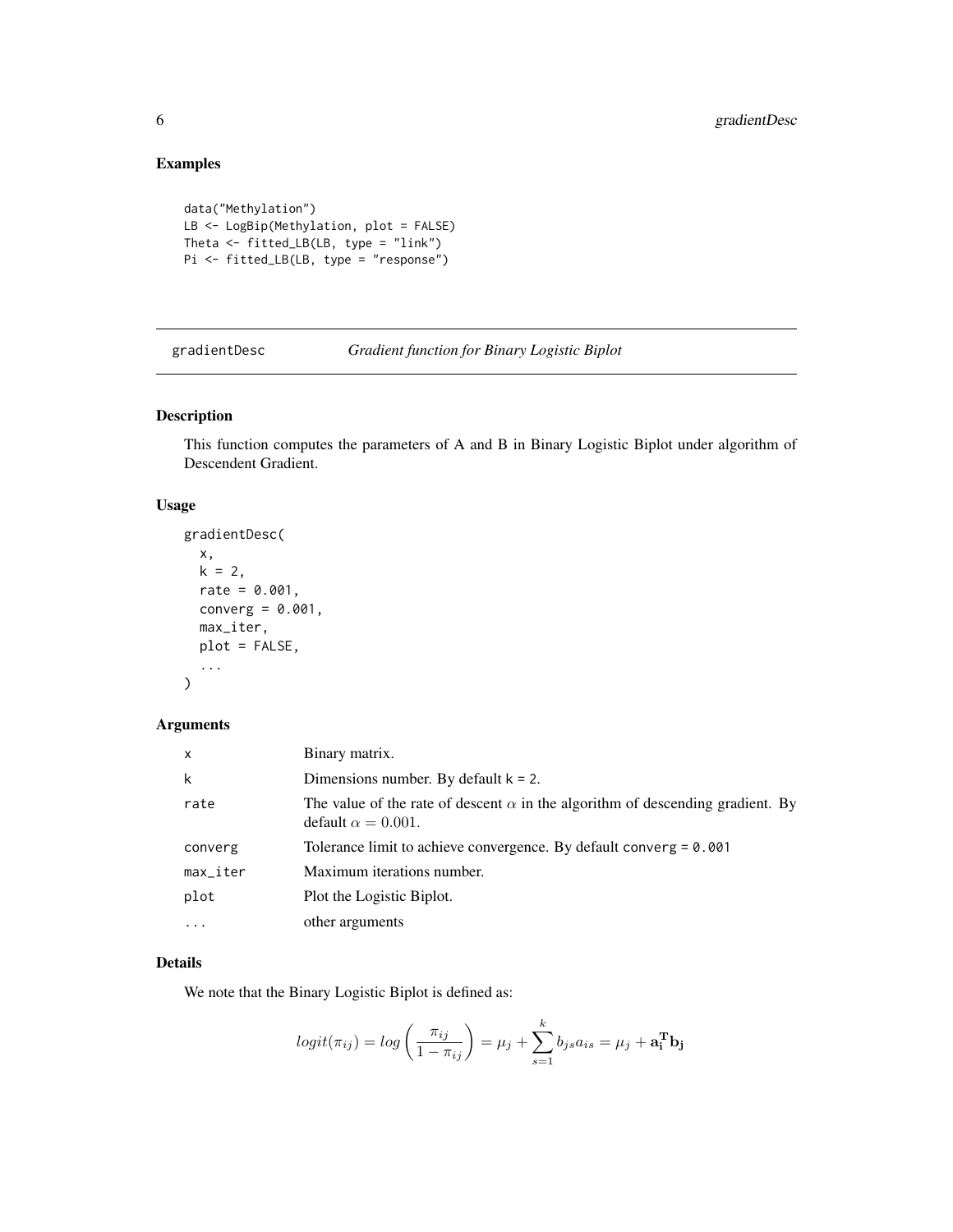#### <span id="page-6-0"></span>LogBip 7

Also, note that the gradient is:

$$
\nabla \ell = \left(\frac{\partial \ell}{\partial \mu}, \frac{\partial \ell}{\partial \mathbf{A}}, \frac{\partial \ell}{\partial \mathbf{B}}\right) = = \left((\Pi - \mathbf{X})^T, (\Pi - \mathbf{X})\mathbf{B}, (\Pi - \mathbf{X})^T A\right)
$$

#### Value

The coefficients of A and B matrix.

#### Author(s)

Giovany Babativa <gbabativam@gmail.com>

#### References

Vicente-Villardon, J.L. and Galindo, M. Purificacion (2006), *Multiple Correspondence Analysis and related Methods. Chapter: Logistic Biplots*. Chapman-Hall

#### See Also

[plotBLB](#page-11-1)[,performanceBLB](#page-9-1)

#### Examples

```
data('Methylation')
set.seed(02052020)
MatGD <- gradientDesc(x = Methylation, k=2, max_iter=10000)
outGD <- gradientDesc(x = Methylation, k=2, max_iter=10000, plot = TRUE)
```
<span id="page-6-1"></span>

LogBip *Fitting a Binary Logistic Biplot using optimization methods*

#### Description

This function estimates the vector  $\mu$ , matrix A and matrix B using the optimization algorithm chosen by the user. The PDLB method allows to enter a binary matrix with missing data

#### Usage

```
LogBip(
  x,
  k = 2,
  method = "MM",type = NULL,plot = TRUE,
  maxit = NULL,
  endsegm = 0.9,
  label.ind = FALSE,
  col.ind = NULL,
```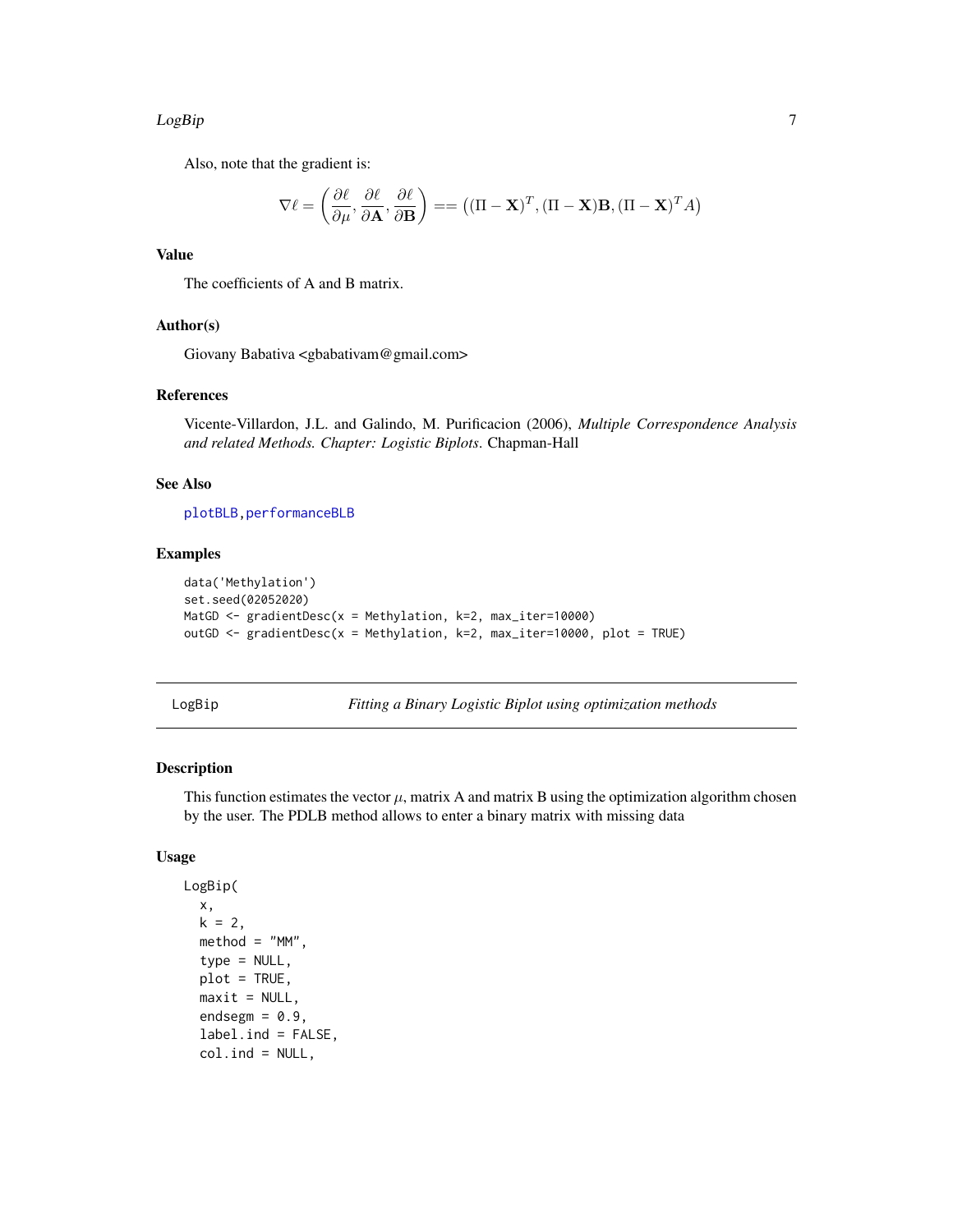8 Research of the contract of the contract of the contract of the contract of the contract of the contract of the contract of the contract of the contract of the contract of the contract of the contract of the contract of

```
draw = c("biplot", "ind", "var"),
random_start = FALSE,
L = 0,
cv_LogBip = FALSE
```
### Arguments

)

| x            | Binary matrix.                                                                                                                               |
|--------------|----------------------------------------------------------------------------------------------------------------------------------------------|
| k            | Dimensions number. By default $k = 2$ .                                                                                                      |
| method       | Method to be used to estimate the parameters. By default method="CG"                                                                         |
| type         | For the conjugate-gradients method. Takes value 1 for the Fletcher–Reeves up-<br>date, 2 for Polak–Ribiere and 3 for Beale–Sorenson.         |
| plot         | Plot the Bootstrap Logistic Biplot.                                                                                                          |
| maxit        | The maximum number of iterations. Defaults to 100 for the gradient methods,<br>and 500 without gradient.                                     |
| endsegm      | The segment starts at $0.5$ and ends at this value. By default endsegm = $0.90$ .                                                            |
| label.ind    | By default the row points are not labelled.                                                                                                  |
| col.ind      | Color for the rows marks.                                                                                                                    |
| draw         | The graph to draw ("ind" for the individuals, "var" for the variables and "biplot"<br>for the row and columns coordinates in the same graph) |
| random_start | Logical value; whether to randomly inititalize the parameters. If FALSE, algo-<br>rithm will use an SVD as starting value.                   |
| L            | Penalization parameter. By default $L = 0$ .                                                                                                 |
| cv_LogBip    | Indicates if the procedure is being used for cross validation.                                                                               |
|              |                                                                                                                                              |

#### Details

The methods that can be used to estimate the parameters of a logistic biplot

- For methods based on the conjugate gradient use method = "CG" and

type  $= 1$  for the Fletcher Reeves; type  $= 2$  for Polak Ribiere; type  $= 3$  for Hestenes Stiefel and type = 4 for Dai Yuan.

- To use the iterative coordinate descendent MM algorithm then method = "MM".

- If the binary matrix X has missing data, use method = "PDLB". In case it's required to estimate the row coordinates of other individuals, this method is also the most appropriate. For more details see the paper "Logistic biplot with missing data".

- To use the BFGS formula, method = "BFGS".

#### Value

Coordenates of the matrix A and B, threshold for classification rule. Furthemore, for the PDLB method, the imputed matrix is returned.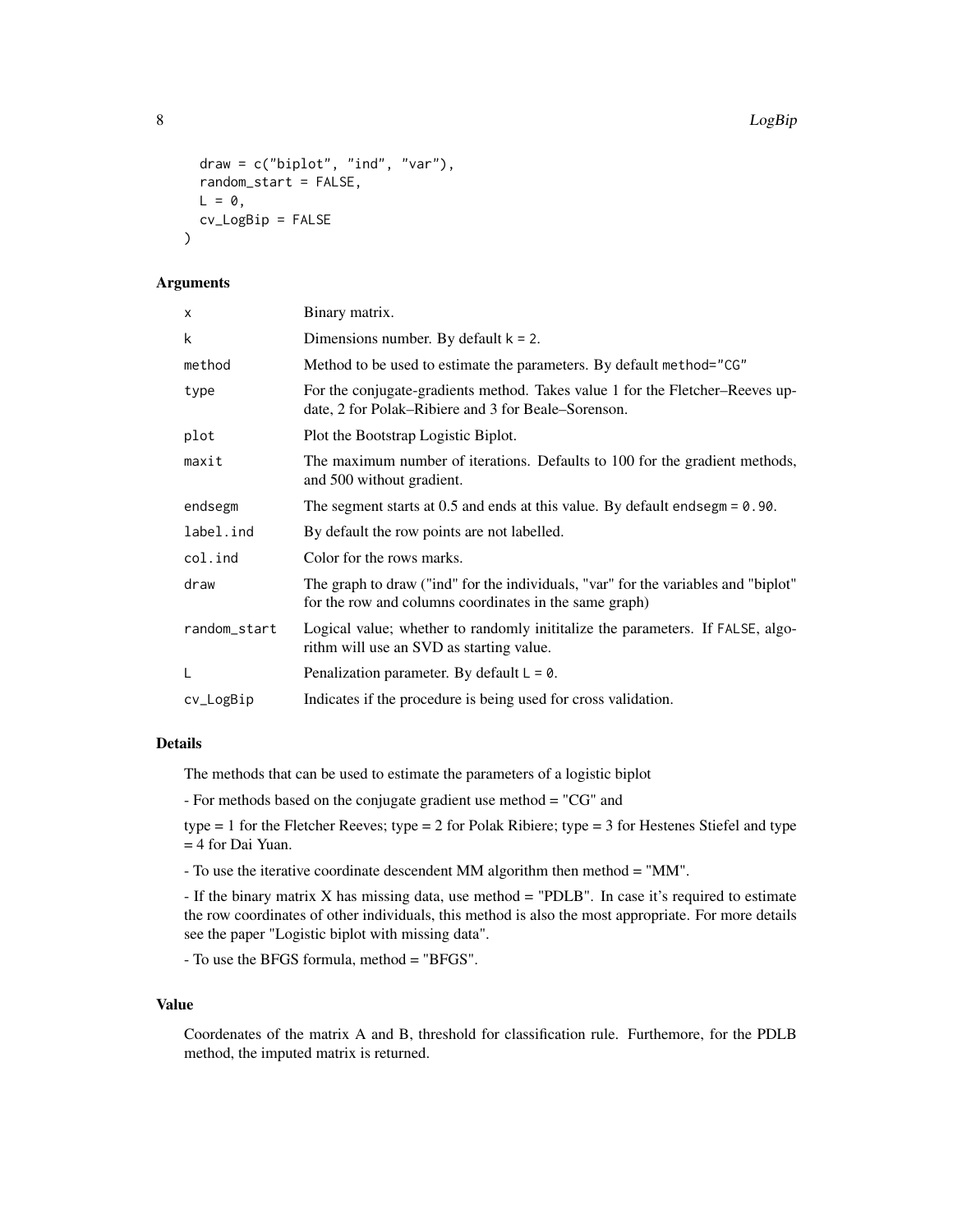#### <span id="page-8-0"></span>Methylation 9

#### Author(s)

Giovany Babativa <gbabativam@gmail.com>

#### References

Babativa-Marquez, J. G., & Vicente-Villardon, J. L. (2022). Logistic biplot with missing data. In Process.

Babativa-Marquez, J. G., & Vicente-Villardon, J. L. (2021). Logistic Biplot by Conjugate Gradient Algorithms and Iterated SVD. Mathematics, 9(16).

John C. Nash (2011). Unifying Optimization Algorithms to Aid Software System Users:optimx for R. Journal of Statistical Software. 43(9). 1–14.

John C. Nash (2014). On Best Practice Optimization Methods in R. Journal of Statistical Software. 60(2). 1–14.

Nocedal, J.;Wright, S. (2006). Numerical optimization; Springer Science & Business Media.

Vicente-Villardon, J.L. and Galindo, M. Purificacion (2006), *Multiple Correspondence Analysis and related Methods. Chapter: Logistic Biplots*. Chapman-Hall

#### See Also

[plotBLB](#page-11-1)[,pred\\_LB](#page-12-1)[,fitted\\_LB](#page-4-1)

#### Examples

```
data("Methylation")
# If the binary matrix has no missing data and does not require the projection
# of supplementary individuals, you can use an coordinate descendent MM algorithm
res_MM <- LogBip(x = Methylation, method = "MM", maxit = 1000)
# If the binary matrix has missing data or requires the projection of supplementary
#individuals, use a method based on data projection with a block coordinate descent algorithm
data("Methylation")
set.seed(12345)
n <- nrow(Methylation)
p <- ncol(Methylation)
miss <- matrix(rbinom(n*p, 1, 0.2), n, p) #I simulate some missing data
miss < - ifelse(miss == 1, NA, miss)
x <- Methylation + miss #Matrix containing missing data
out \leq LogBip(x, method = "PDLB", maxit = 1000)
```
Methylation *Binary data set of 48 human cell lines.*

#### Description

A dataset containing the BRCA (breast invasive carcinoma) for 48 human cell lines, where each variable is a likely cancer driver or suppressor gene. A gene is labeled as '1' when it is classified as mutated in a sample and as '0' when classified as wild type.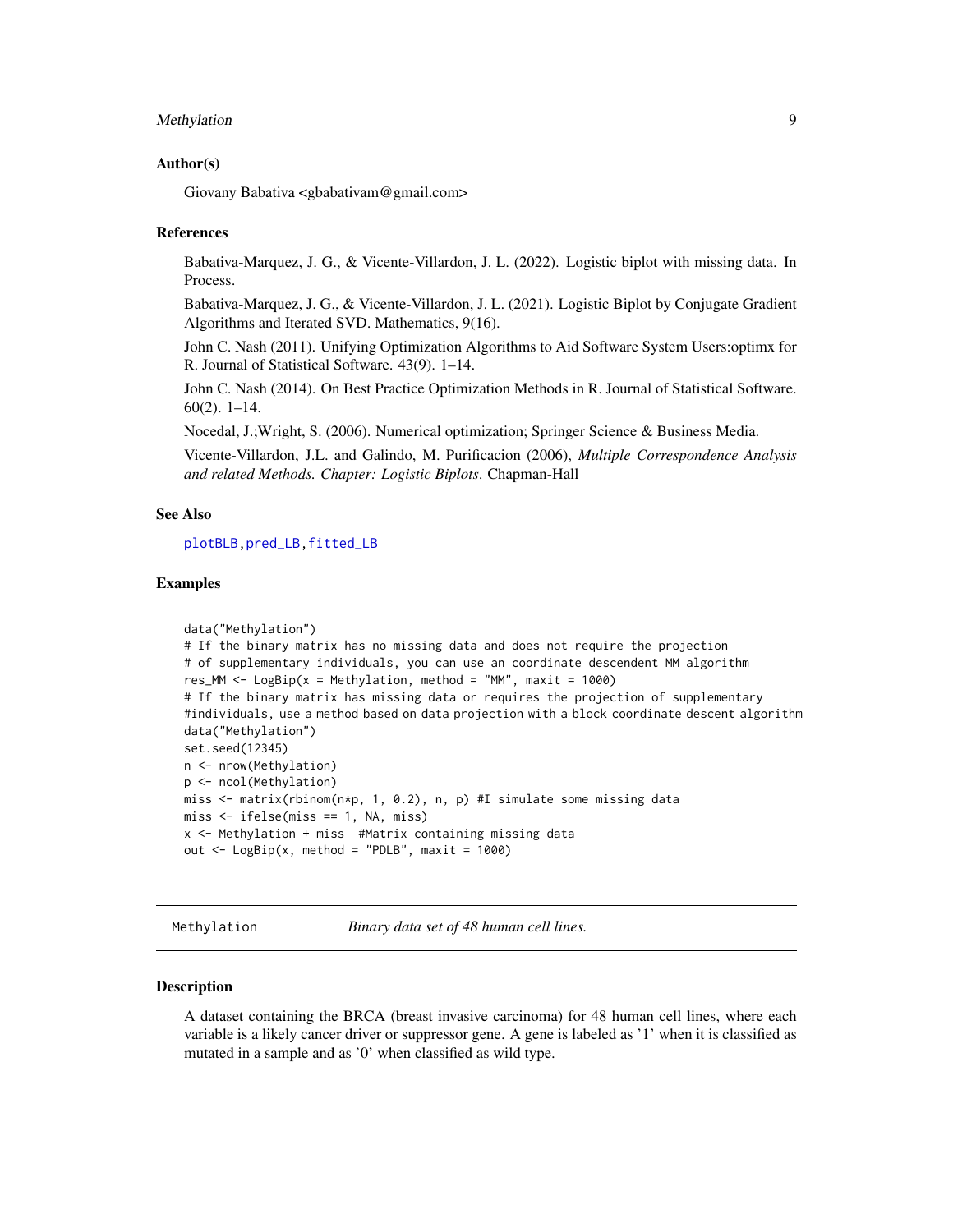#### <span id="page-9-0"></span>Usage

Methylation

#### Format

A data frame with 48 rows and 9 variables:

GSTM1 Glutathione S-Transferase Mu 1, is a Protein Coding gene C1orf70 Chromosome 1 Open Reading Frame 70, Transmembrane Protein DNM3 Dynamin 3, is a Protein Coding gene THY1 Thy-1 Cell Surface Antigen, is a Protein Coding gene ADCY4 Adenylate Cyclase 4, is a Protein Coding gene GSTT1 Glutathione S-Transferase Theta 1, is a Protein Coding gen FILIP1L Filamin A Interacting Protein 1 Like, is a Protein Coding gene DUSP22 Dual Specificity Phosphatase 22, is a Protein Coding gene NAPRT1 Nicotinic Acid Phosphoribosyltransferase

#### Source

<https://www.cancerrxgene.org>

<span id="page-9-1"></span>performanceBLB *Performance comparison of severals estimation algorithms*

#### Description

This function computes the estimates of A and B matrix with severals algorithms.

#### Usage

```
performanceBLB(xi, k = 2, L = 0, method = NULL, maxit = NULL)
```
#### Arguments

| хi     | Binary matrix.                                                                                                                          |
|--------|-----------------------------------------------------------------------------------------------------------------------------------------|
| k      | Dimensions number. By default $k = 2$ .                                                                                                 |
| L      | Penalization parameter. By default $L = 0$ .                                                                                            |
| method | use value 1 for algorithms without gradient, 2 with gradient, 3 quasi-newton<br>methods or 4 for all methods. By default method $= 2$ . |
| maxit  | The maximum number of iterations. Defaults to 100 for the gradient methods,<br>and 500 without gradient.                                |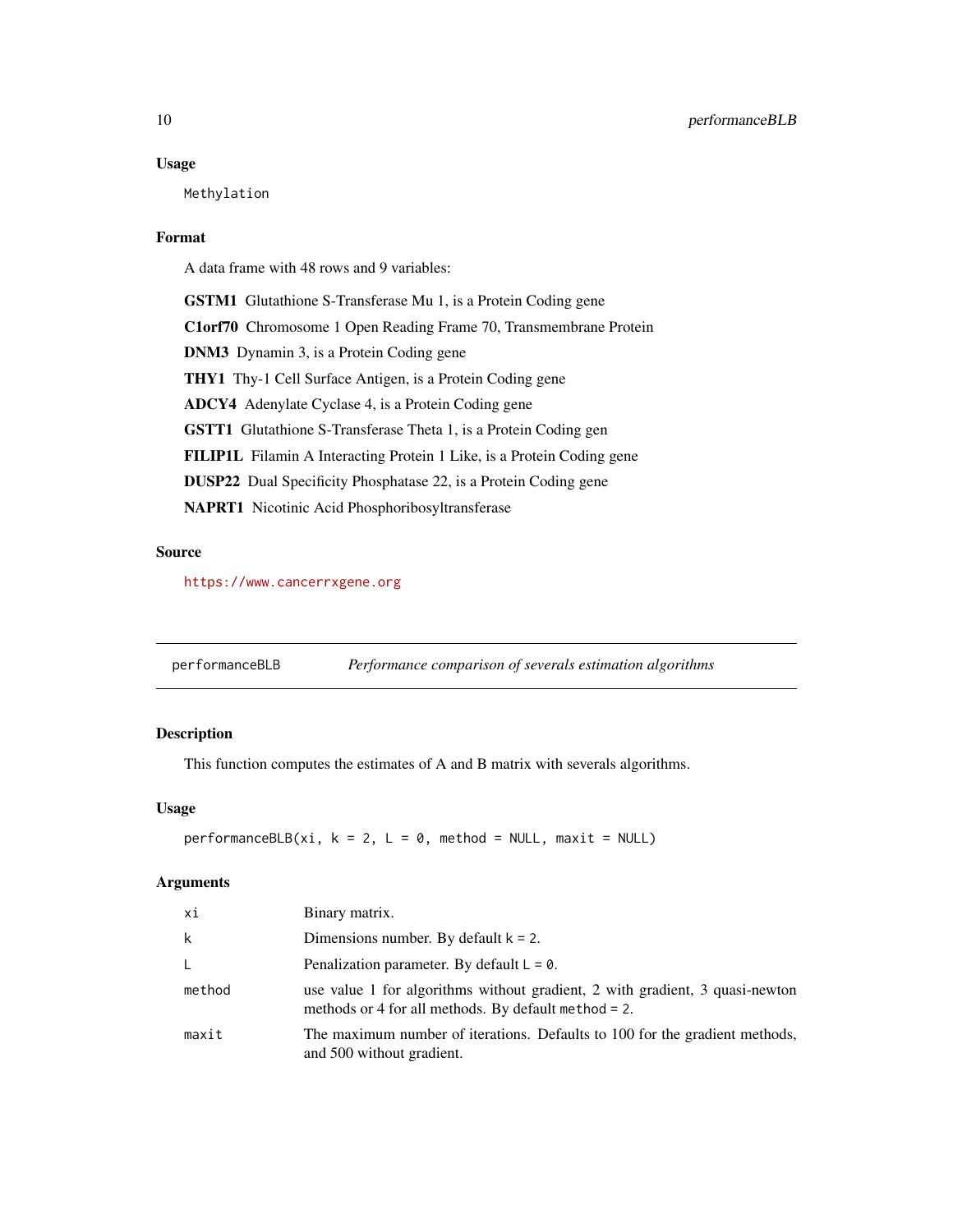#### <span id="page-10-0"></span>performanceBLB 11

#### Details

This function compare the process time and convergence of different algorithms without gradient, with gradient or quasi-newton method for estimating the parameters in a Binary Logistic Biplot

#### Value

data frame with method, time of process, convergence and number of evaluations

#### Author(s)

Giovany Babativa <gbabativam@gmail.com>

#### References

John C. Nash (2011). Unifying Optimization Algorithms to Aid Software System Users:optimx for R. Journal of Statistical Software. 43(9). 1–14.

John C. Nash (2014). On Best Practice Optimization Methods in R. Journal of Statistical Software. 60(2). 1–14.

Vicente-Villardon, J.L. and Galindo, M. Purificacion (2006), *Multiple Correspondence Analysis and related Methods. Chapter: Logistic Biplots*. Chapman-Hall

#### See Also

[gradientDesc](#page-5-1)

#### Examples

```
data('Methylation')
set.seed(123456)
########### Gradient Methods
performanceBLB(xi = Methylation)performanceBLB(xi = Methylation, maxit = 150)########### Without Gradient Methods
performanceBLB(xi = Methylation, method = 1)performanceBLB(xi = Methylation, method = 1, maxit = 100)########### Quasi-Newton Methods
performanceBLB(xi = Methylation, method = 3)performanceBLB(xi = Methylation, method = 3, maxit = 100)########### All methods
```

```
performanceBLB(x = Methylation, method = 4)
```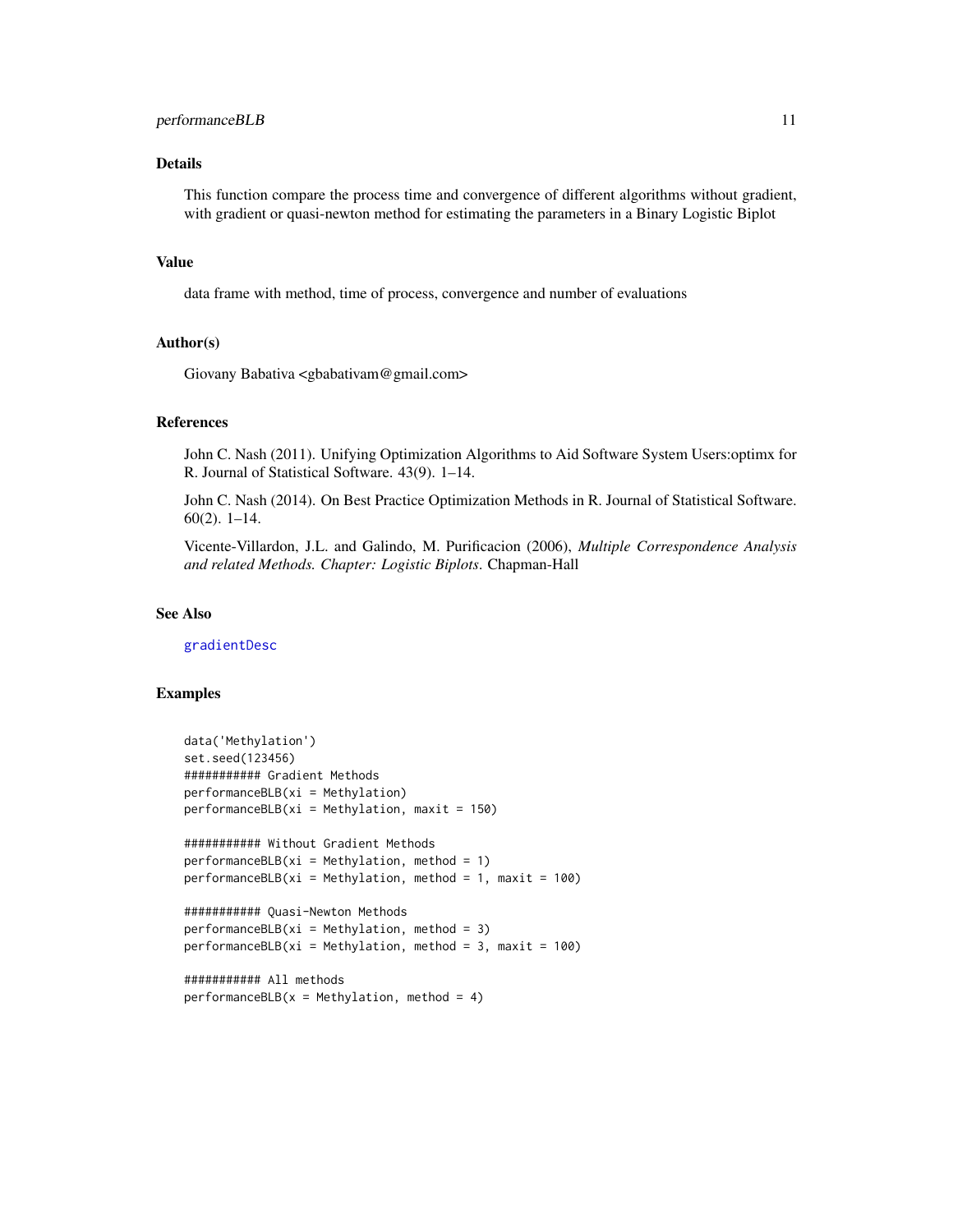#### <span id="page-11-1"></span><span id="page-11-0"></span>Description

Plot the bootstrap binary logistic biplot and draw confidence ellipses on the individuals of an object BiplotML.

#### Usage

```
plotBLB(
  x,
  dim = c(1, 2),
  col.ind = NULL,
  col.var = "#0E185F",
  label.ind = FALSE,
  draw = c("biplot", "ind", "var"),
  titles = NULL,
  ellipses = FALSE,
  endsegm = 0.75,
  repel = FALSE,
 xylim = NULL
)
```
#### Arguments

| X         | Object class BiplotML.                                                                                                                       |
|-----------|----------------------------------------------------------------------------------------------------------------------------------------------|
| dim       | Dimensions plot. By default Dim1 and Dim2.                                                                                                   |
| col.ind   | Color for the individuals.                                                                                                                   |
| col.var   | Color for the variables.                                                                                                                     |
| label.ind | By default the row points are not labelled.                                                                                                  |
| draw      | The graph to draw ("ind" for the individuals, "var" for the variables and "biplot"<br>for the row and columns coordinates in the same graph) |
| titles    | Title for the Biplot                                                                                                                         |
| ellipses  | If ellipses=TRUE, draw confidence ellipses around the rows.                                                                                  |
| endsegm   | Represents where the segment of a variable ends on the logit probability scale.<br>By default endsegm=0.75                                   |
| repel     | Repel overlapping text labels.                                                                                                               |
| xylim     | vector specifying the minimum and maximum of the x-axis and y-axis. For<br>example, you can use $xylim=c(-10, 10)$ .                         |

#### Details

If draw  $=$  "ind", then the biplot is plotted only for individuals and if draw  $=$  "var" then is plotted only for the variables.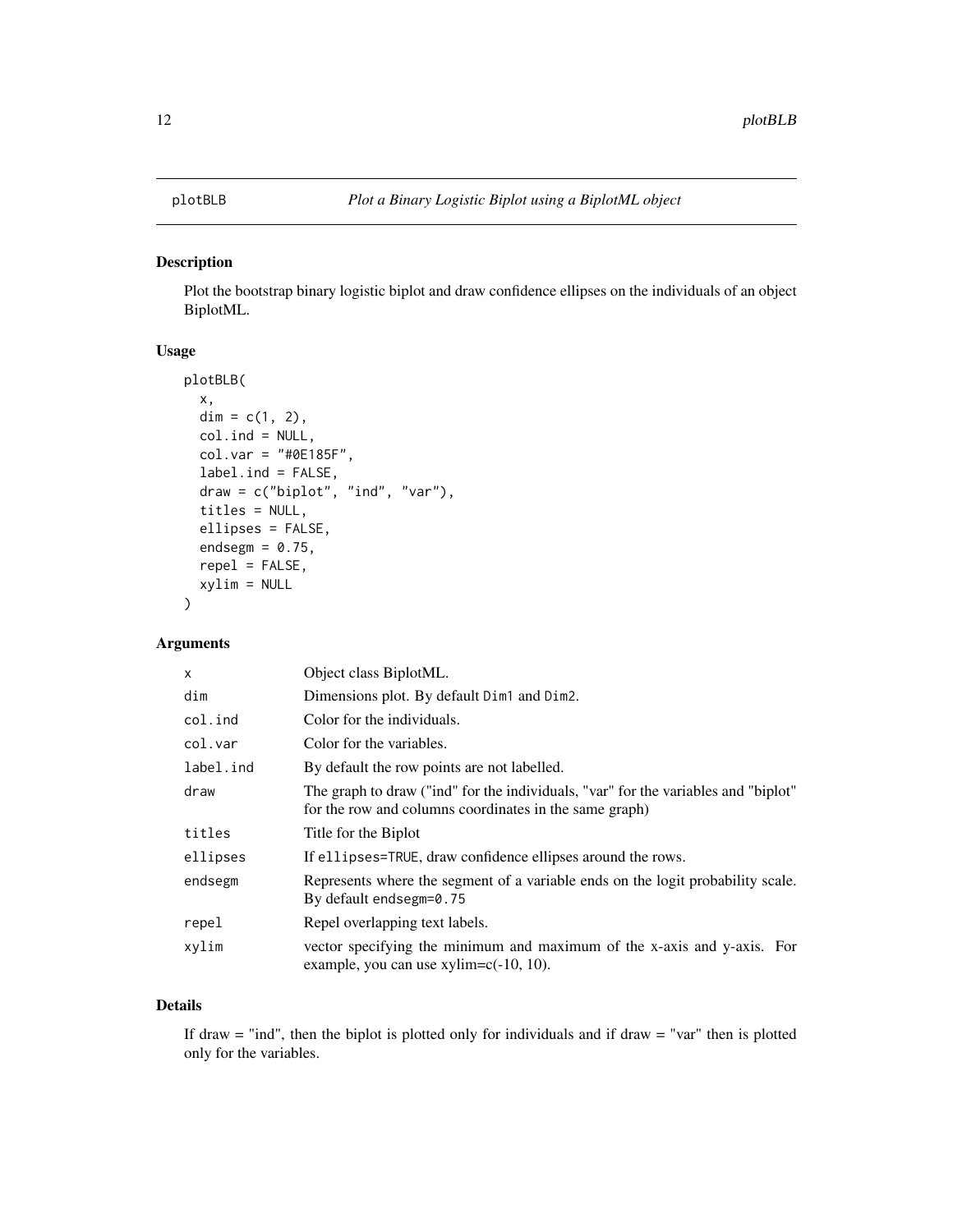#### <span id="page-12-0"></span>pred\_LB 13

#### Value

Returns the Biplot of the individuals and variables.

#### Author(s)

Giovany Babativa <gbabativam@gmail.com>

#### References

Meulman, J. J., & Heiser, W. J. (1983). The display of bootstrap solutions in multidimensional scaling. Murray Hill, NJ: Bell Laboratories. (Technical memorandum)

Vicente-Villardon, J.L. and Galindo, M. Purificacion (2006), *Multiple Correspondence Analysis and related Methods. Chapter: Logistic Biplots*. Chapman-Hall

#### See Also

[bootBLB](#page-1-1)

#### Examples

```
data("Methylation")
set.seed(123456)
outBLB <- bootBLB(x = Methylation, sup = TRUE, plot=FALSE)
plotBLB(x = outBLB, titles = "Methylation Logistic Biplot", ellipses = FALSE)
plotBLB(x = outBLB, titles = "Method to LogBiplot", endsegm = 0.95)plotBLB(x = outBLB, label.ind = TRUE, titles = "Methylation LogBiplot")
```
<span id="page-12-1"></span>pred\_LB *Predict logistic biplot and thresholds by variable*

#### Description

Predicts the binary matrix and calculates the optimal thresholds per variable that minimize the Balanced Accuracy (BACC)

#### Usage

pred\_LB(object, x, ncuts = 100)

#### Arguments

| object | BiplotML object                                                                                |
|--------|------------------------------------------------------------------------------------------------|
|        | Binary matrix.                                                                                 |
| ncuts  | Number of equidistant cuts between 0 and 1 that will be evaluated. By default<br>$ncuts = 100$ |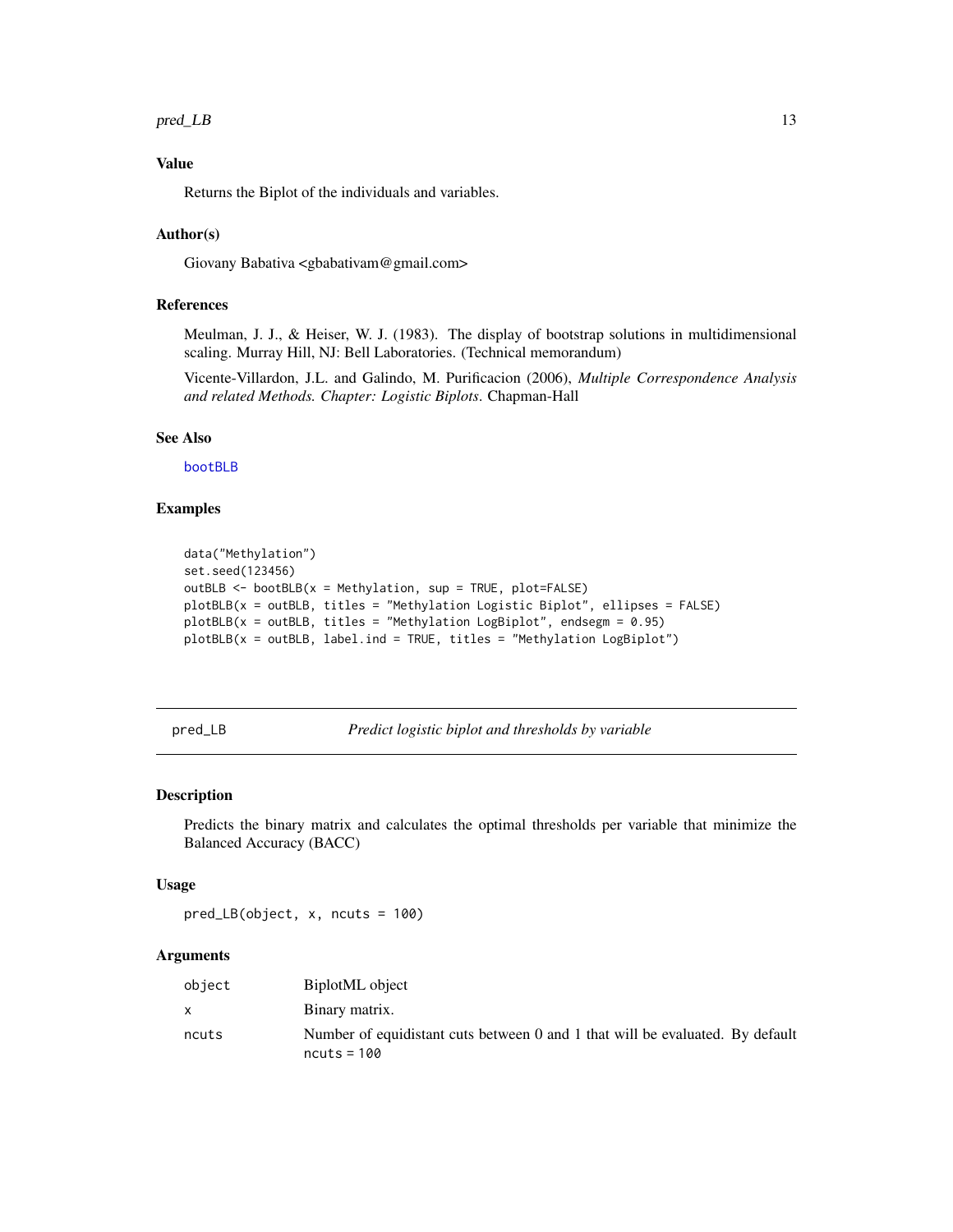#### <span id="page-13-0"></span>Details

The threshold for each variable is lowered to minimize the Balanced Accuracy (BACC).

$$
BACC = \frac{1}{2}(\frac{TP}{TP + FN} + \frac{TN}{TN + FP}),
$$

where TP is the number of true positives, TN is the number of true negatives, FP is the number of false positives and FN is the number of false negatives

#### Value

This function returns the thresholds per variable, the predicted matrix, the confusion matrix and the BACC.

#### Examples

data("Methylation") LB <- LogBip(Methylation, plot = FALSE) out <- pred\_LB(LB, Methylation)

| proj_LogBip | Fitting a Binary Logistic Biplot with Missing Data Using Data Pro- |
|-------------|--------------------------------------------------------------------|
|             | jection and a Block Coordinate Descending Algorithm                |

#### Description

This function impute the missing values of a binary dataset X, and estimates the vector  $\mu$ , matrix A and matrix B using data projection model with a block coordinate descending algorithm.

#### Usage

 $proj\_LogBip(x, k = 2, max\_iters = 1000, random\_start = FALSE, epsilon = 1e-05)$ 

#### Arguments

| $\mathsf{X}$ | binary matrix.                          |
|--------------|-----------------------------------------|
|              | dimensions number. By default $k = 2$ . |
| $max\_iters$ | maximum iterations.                     |
| random_start | random initialization                   |
| epsilon      | convergence criteria                    |

#### Value

Imputed X matrix and coordenates of the matrix A and B, and  $\mu$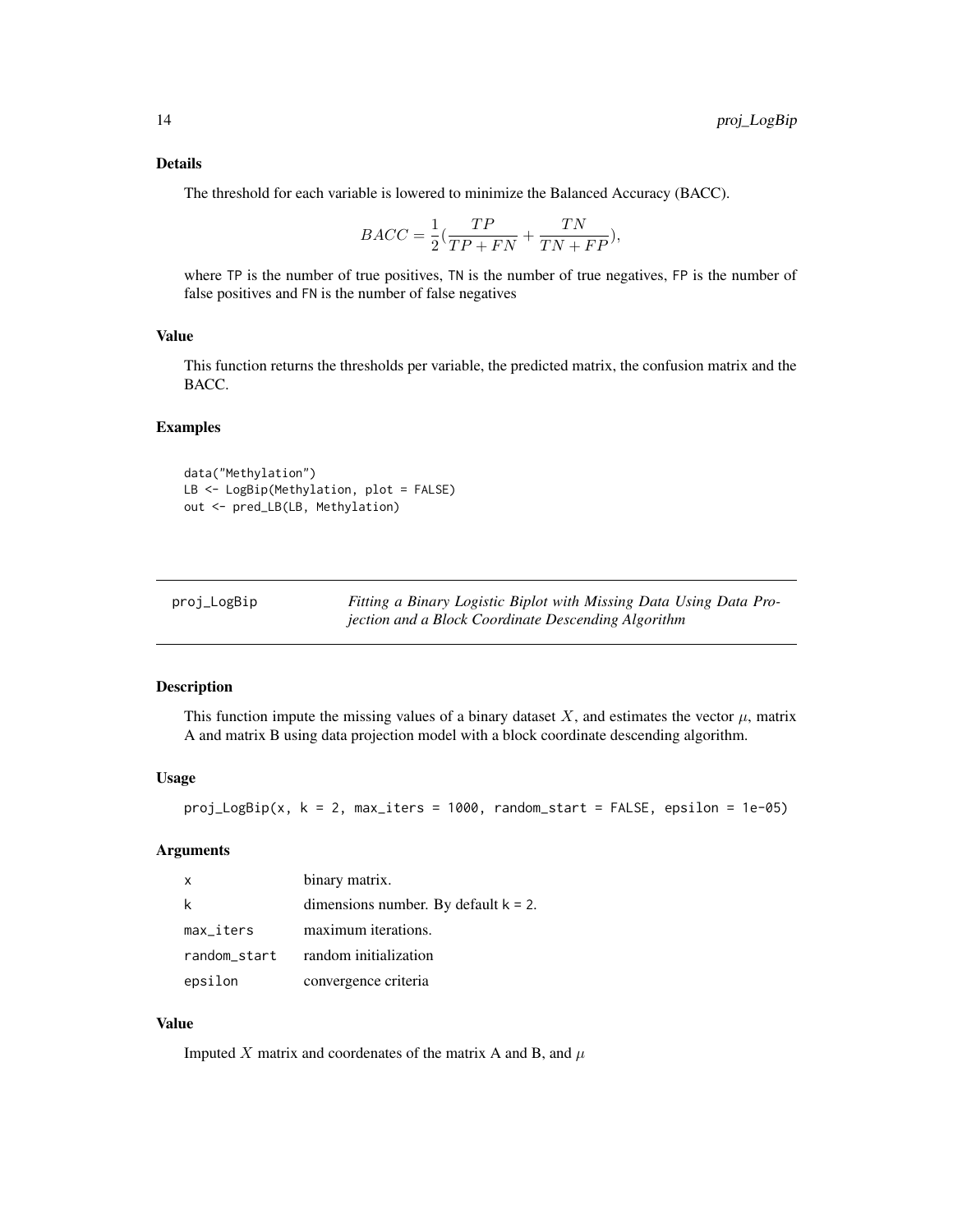#### <span id="page-14-0"></span> $sdv_M$ M 15

#### Author(s)

Giovany Babativa <gbabativam@gmail.com>

#### References

Babativa-Marquez, J. G., & Vicente-Villardon, J. L. (2022). Logistic biplot with missing data. Babativa-Marquez, J. G., & Vicente-Villardon, J. L. (2021). Logistic Biplot by Conjugate Gradient Algorithms and Iterated SVD. Mathematics, 9(16). Vicente-Villardon, J.L. and Galindo, M. Purificacion (2006), *Multiple Correspondence Analysis and related Methods. Chapter: Logistic Biplots*. Chapman-Hall

#### See Also

[cv\\_LogBip](#page-3-1)

#### Examples

```
data("Methylation")
set.seed(12345)
n <- nrow(Methylation)
p <- ncol(Methylation)
miss <- matrix(rbinom(n*p, 1, 0.2), n, p) #I simulate some missing data
miss < - ifelse(miss == 1, NA, miss)
x <- Methylation + miss #Matrix containing missing data
out \leq LogBip(x, method = "PDLB", maxit = 1000)
```
sdv\_MM *Fitting a Binary Logistic Biplot using coordinate descendent MM algorithm*

#### Description

This function estimates the vector  $\mu$ , matrix A and matrix B using coordinate descendent MM algorithm.

#### Usage

```
sdv_MM(
 x,
 k = 2,
  iterations = 1000,
  truncated = TRUE,
  random = FALSE,
  epsilon = 1e-04
)
```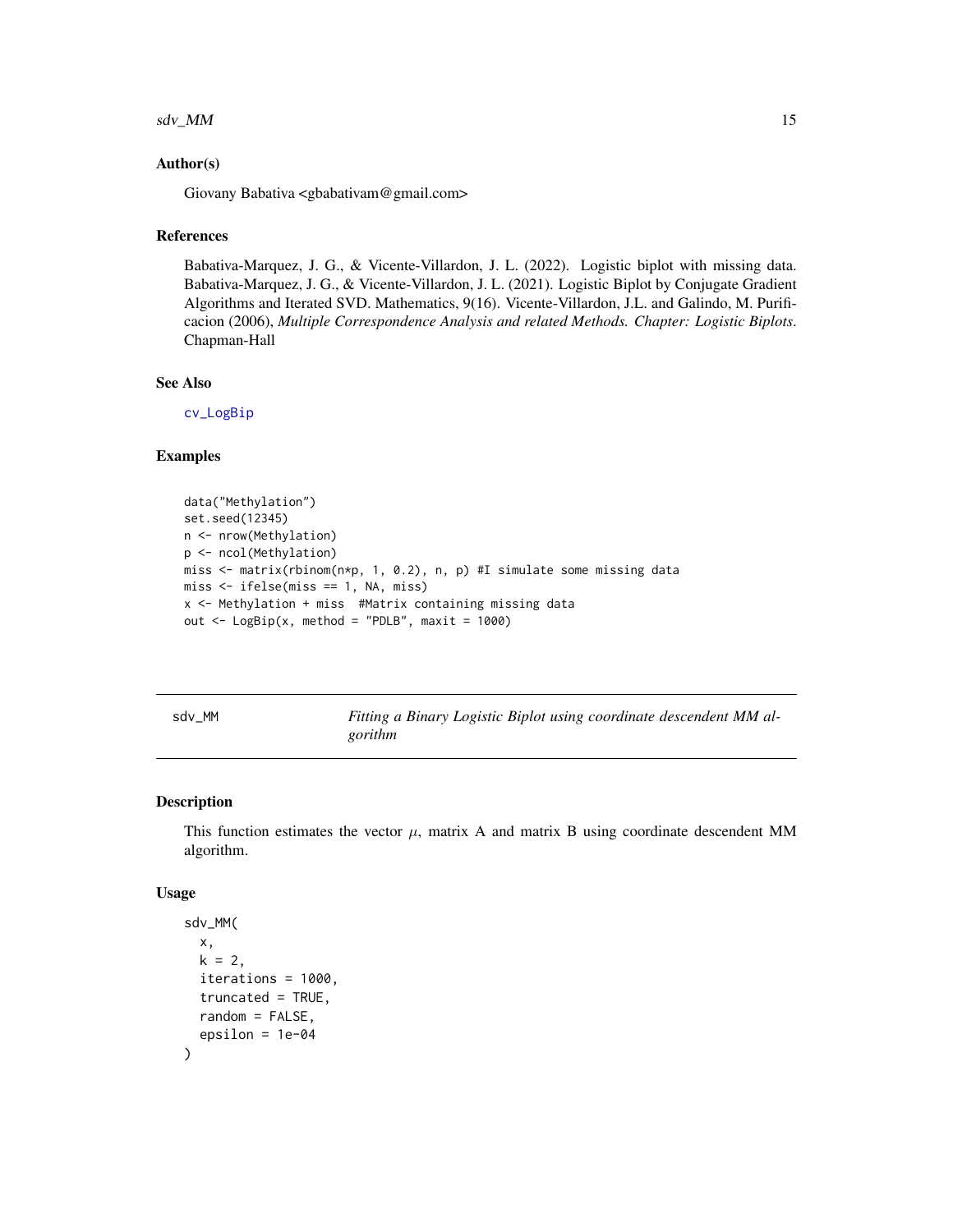#### <span id="page-15-0"></span>Arguments

| x          | binary matrix.                                                       |
|------------|----------------------------------------------------------------------|
| k          | dimensions number. By default $k = 2$ .                              |
| iterations | maximum iterations.                                                  |
| truncated  | if TRUE, find the k largest singular values and vectors of a matrix. |
| random     | random initialization                                                |
| epsilon    | convergence criteria                                                 |

#### Value

Coordenates of the matrix A and B, and  $\mu$ 

#### Author(s)

Giovany Babativa <gbabativam@gmail.com>

#### References

Babativa-Marquez, J. G., & Vicente-Villardon, J. L. (2021). Logistic Biplot by Conjugate Gradient Algorithms and Iterated SVD. Mathematics, 9(16).

Vicente-Villardon, J.L. and Galindo, M. Purificacion (2006), *Multiple Correspondence Analysis and related Methods. Chapter: Logistic Biplots*. Chapman-Hall

#### See Also

[cv\\_LogBip](#page-3-1)

#### Examples

```
data("Methylation")
out \leq sdv_MM(x = Methylation)
```
<span id="page-15-1"></span>

simBin *Multivariate binary data*

#### Description

Simulate a binary data matrix based on a latent variables model

#### Usage

 $simBin(n, p, k, D, C = 1)$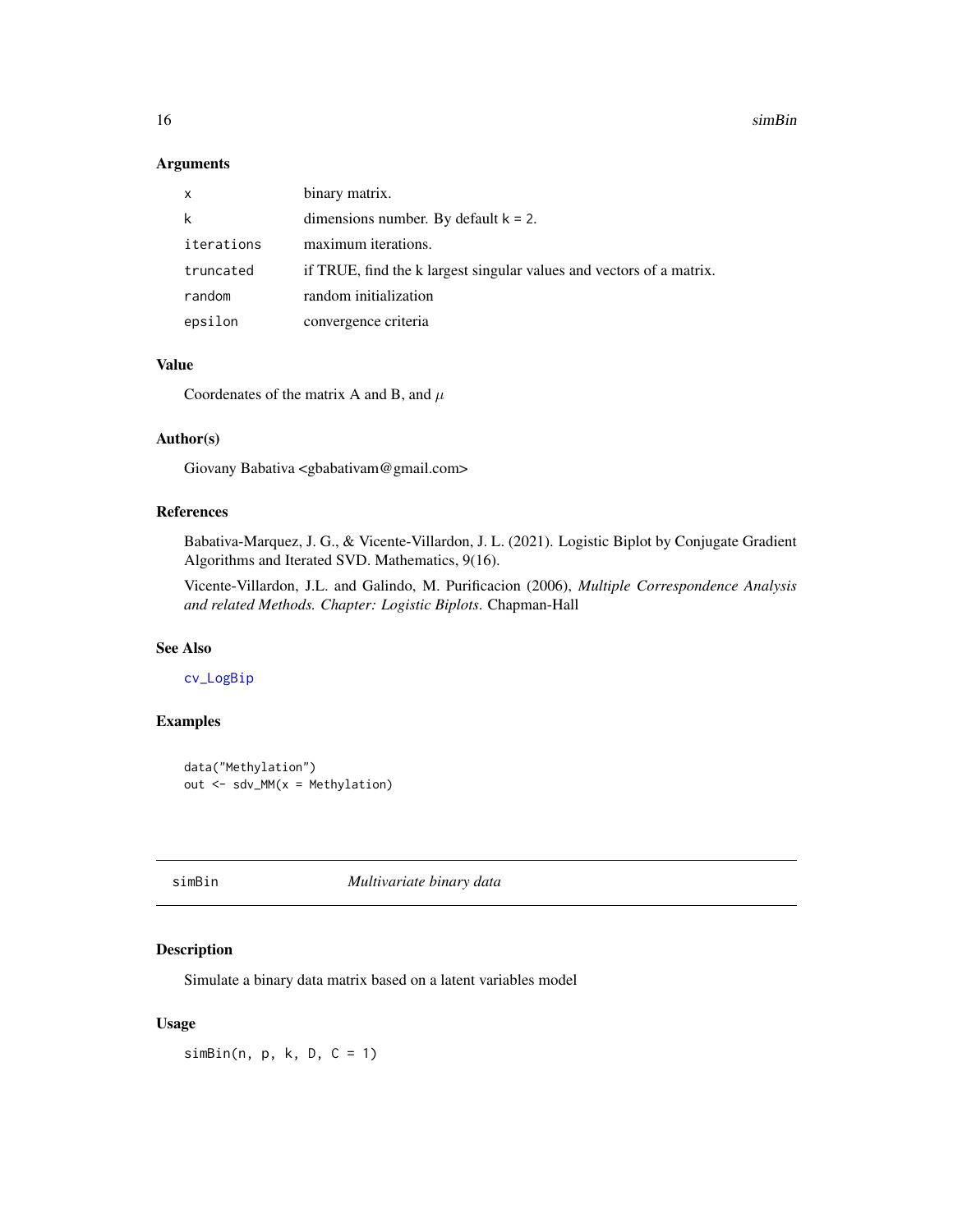#### <span id="page-16-0"></span>simBin the state of the state of the state of the state of the state of the state of the state of the state of the state of the state of the state of the state of the state of the state of the state of the state of the sta

#### Arguments

| number of rows                               |
|----------------------------------------------|
| number of columns                            |
| number of underlying dimensions in the model |
| sparsity control                             |
| variance control                             |

#### Value

X: binary matrix, P: predicted matrix, Theta: matrix of natural parameters, A: row markers, B: column markers, mu: offset term, D: sparsity level, n: number of rows, p: number of columns

#### Author(s)

Giovany Babativa <gbabativam@gmail.com>

#### See Also

[cv\\_LogBip](#page-3-1)

#### Examples

 $x \le - \sin\theta \sin(n = 100, p = 50, k = 3, D = 0.5)$